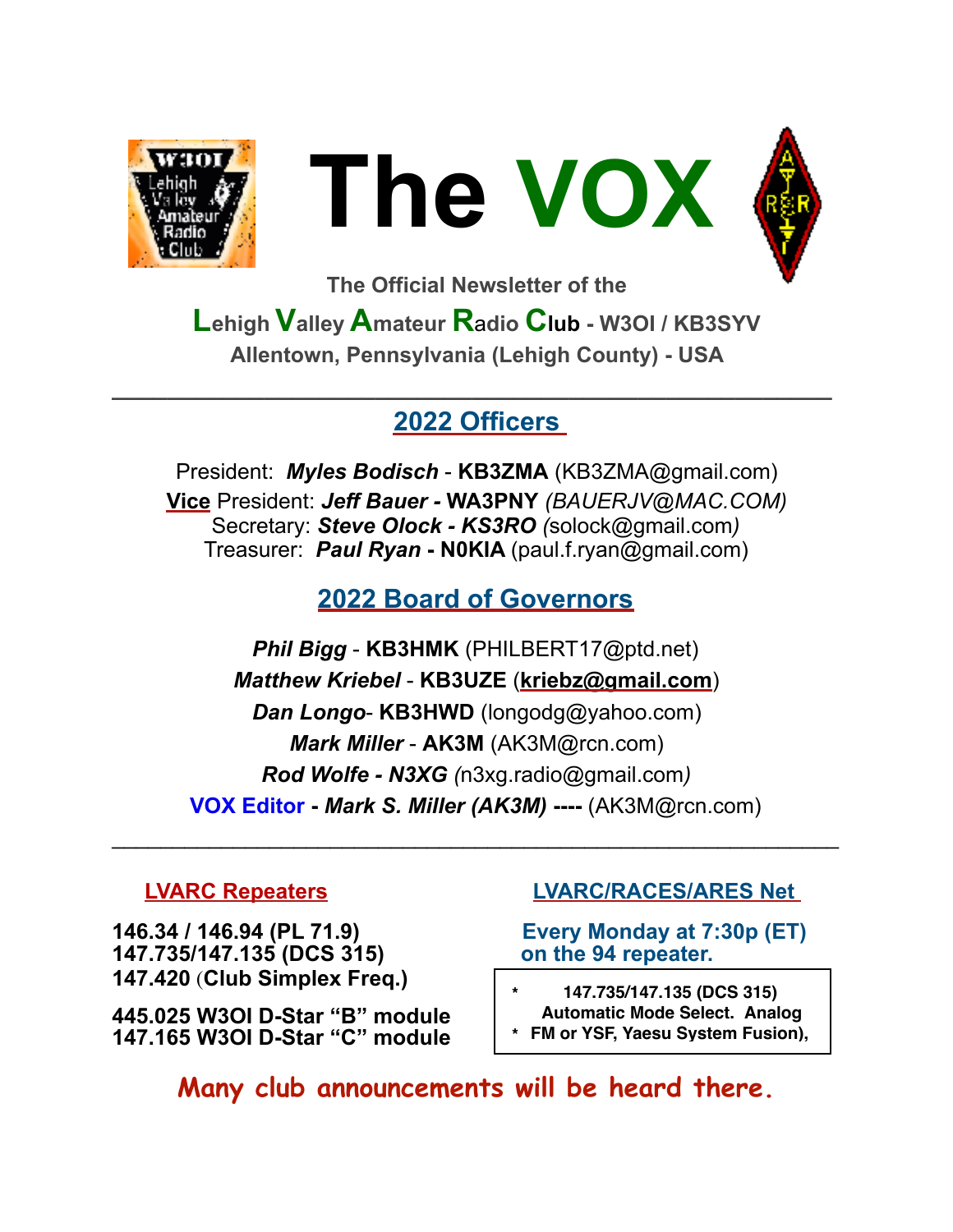The **March** LVARC **m**eeting will be held on **Tuesday March 1,** 2022 using **ZOOM** *AND* **In-Person** at **7:30p.** 

The scheduled program: **TBD** 

*Plan to attend this Meeting*

**The LVARC holds it's monthly meeting the FIRST TUESDAY of every month BOTH In Person AND using ZOOM at 7:30p Eastern time. Meetings are held at the Tri-Clover Fire Co. in Orefield, PA.** 

# LVARC TEST SESSIONS

The LVARC test sessions are held the **THIRD FRIDAY of EVERY OTHER MONTH.**

Contact Mark Miller (AK3M) at **[AK3M@rcn.com](mailto:AK3M@rcn.com)** for details.

# **REGISTRATION IS REQUIRED**

**If you have questions, contact Mark (AK3M) at [AK3M@rcn.com](mailto:AK3M@rcn.com)**

**UpComing 2022 LVARC Programs**

March 1 **- "Grounding"** - de Myles (KB3ZMA)

**Note:** — Programs or topics are subject to change.

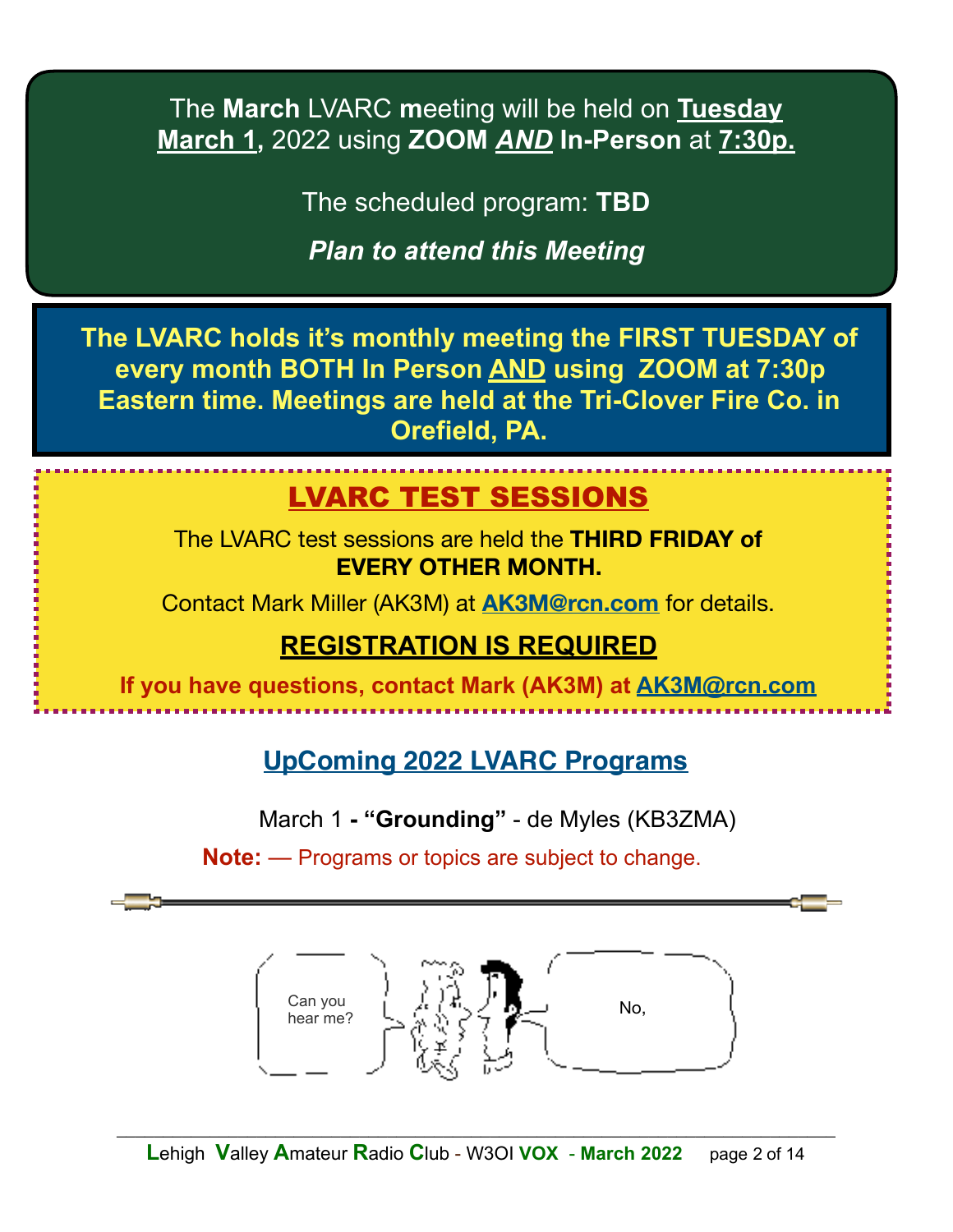# **This Month In Ham Radio**

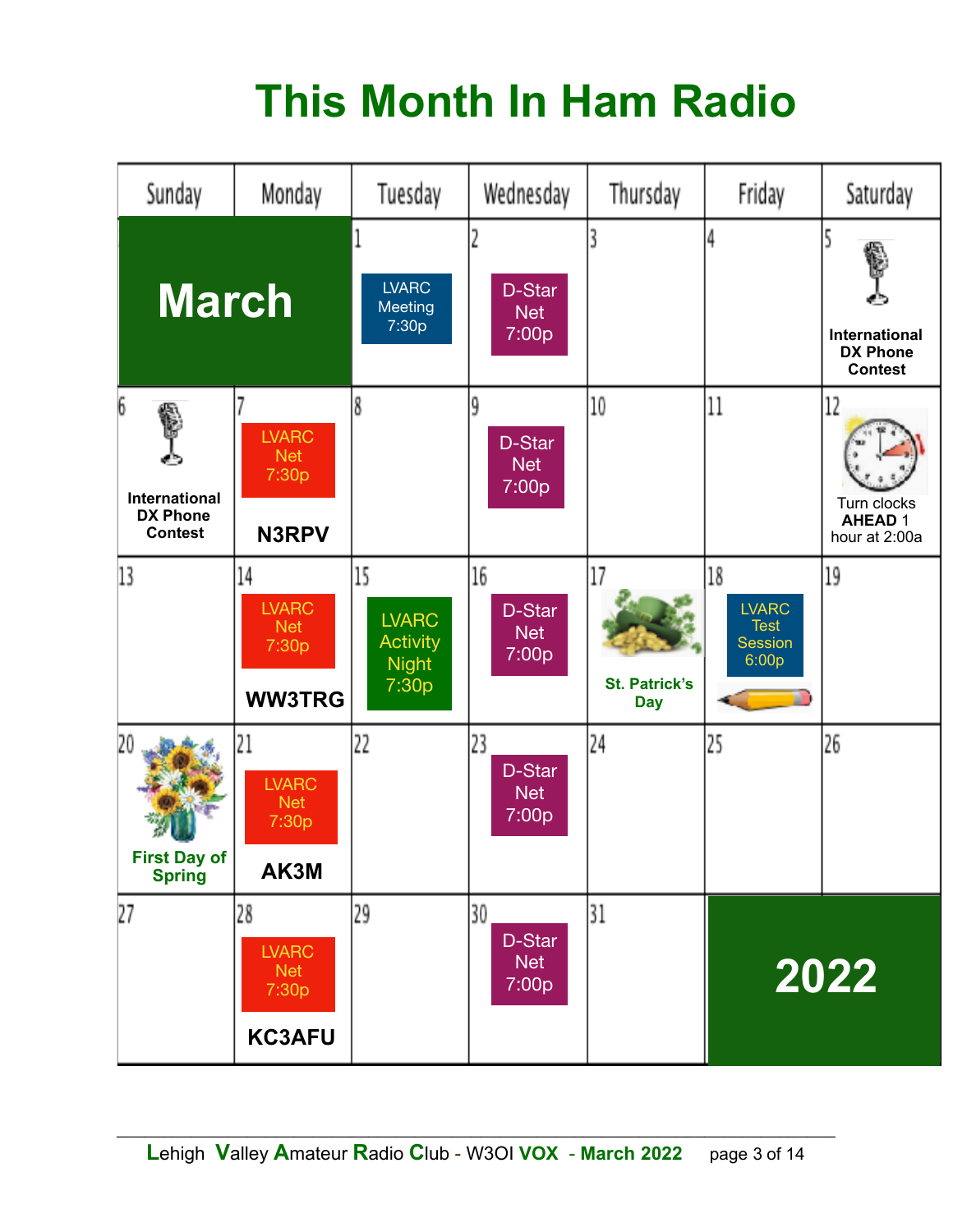# **CHECK YOUR EMAIL - LISTEN TO THE NET**

Check your email and listen to the Monday Night Net for any changes in the LVARC meeting schedule.

There **MAY** be a change to the LVARC meeting format and the only way you will know is to check your email and/or listen to the Monday Night Net.

The VOX and website may not be up to date if the LVARC meeting changes from in-person and ZOOM to ZOOM only.

# **2022 LVARC Test Session Schedule**

**March 18 2022 May 20 2022 August 19 2022 October 21 2022**

*Registration is NECESSARY.*

To register, contact Mark (AK3M) at **[AK3M@rcn.com](mailto:no_reply@apple.com)**.

# **ARRL Test Information Update**

 New Technician Question Pool questions to take effect July1, 2022.



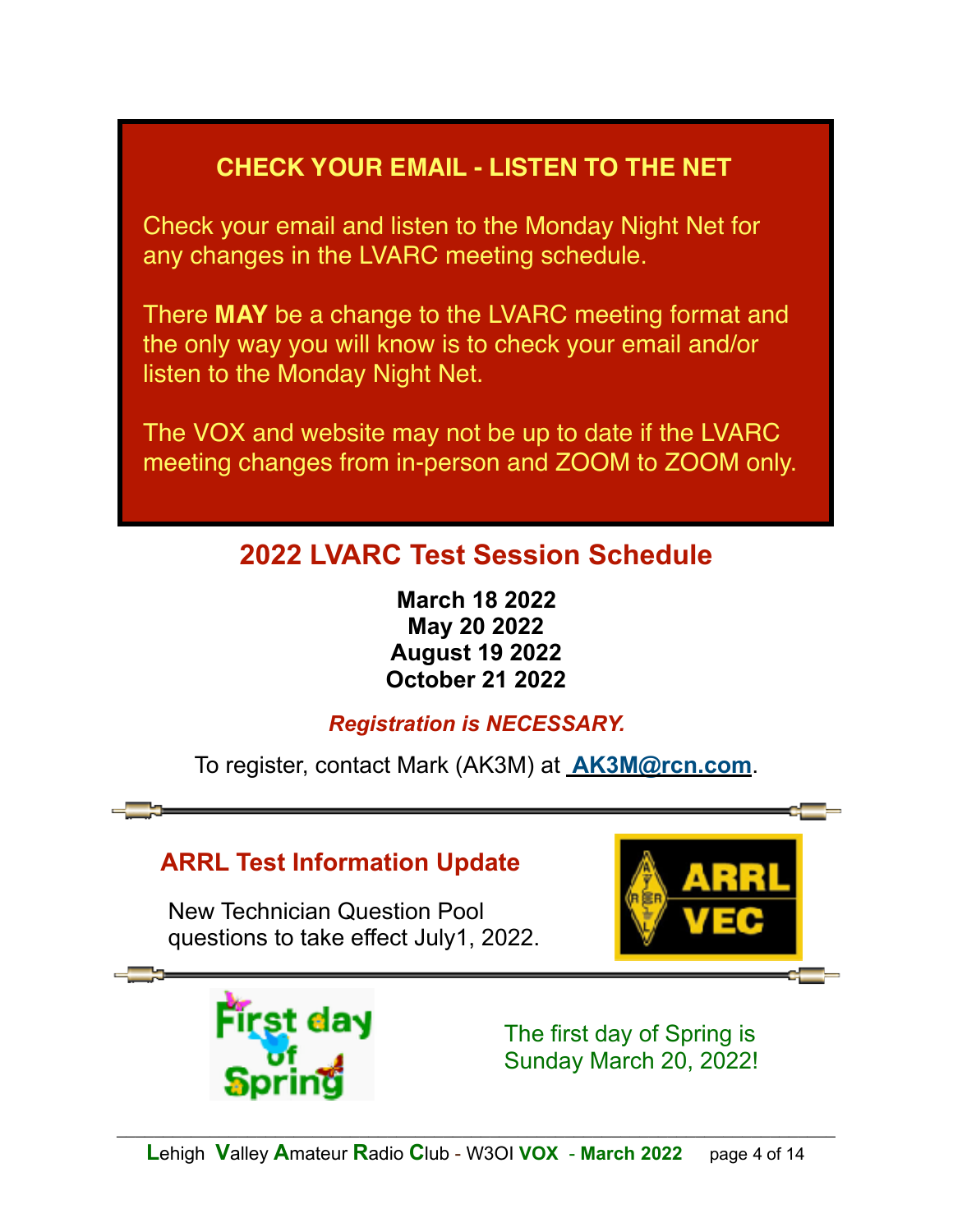# **What Ever Happened To …?**

# **hood ornaments?**

Send your "What Ever Happened To…," to Mark (AK3M) for inclusion in a future issue of the VOX).

# **March LVARC Test Session**

 The LVARC will hold a license test session on **Friday March 18**, **2022** at Hanover Elementary School at 6:00p.

 **REGISTRATION IS NECESSARY.** To register, contact Mark (AK3M) at **[AK3M@rcn.com](mailto:AK3M@rcn.com)**.

# **2022 LVARC Dues are Due THE FIRST DAY OF MARCH**

#### *March 1 is the final day to pay your LVARC 2022 dues or your name will be removed from the membership list.*

Dues can be paid 3 ways:

- 1. Send your dues via U.S. mail to Paul (N0KIA) at: Paul Ryan (N0KIA), 5814 Lindbergh, St., Orefield, PA. 18069
- 2. Pay via Pay Pal from the LVARC website [\(w3oi.org](http://w3oi.org))
- 3. Pay Paul at an in Person meeting at the Tri Clover Fire Company.

**\$20.00 -** Individual membership **\$25.00 -** Family membership **\$15.00 -** Student membership **\$500.00 -** Special club program donation





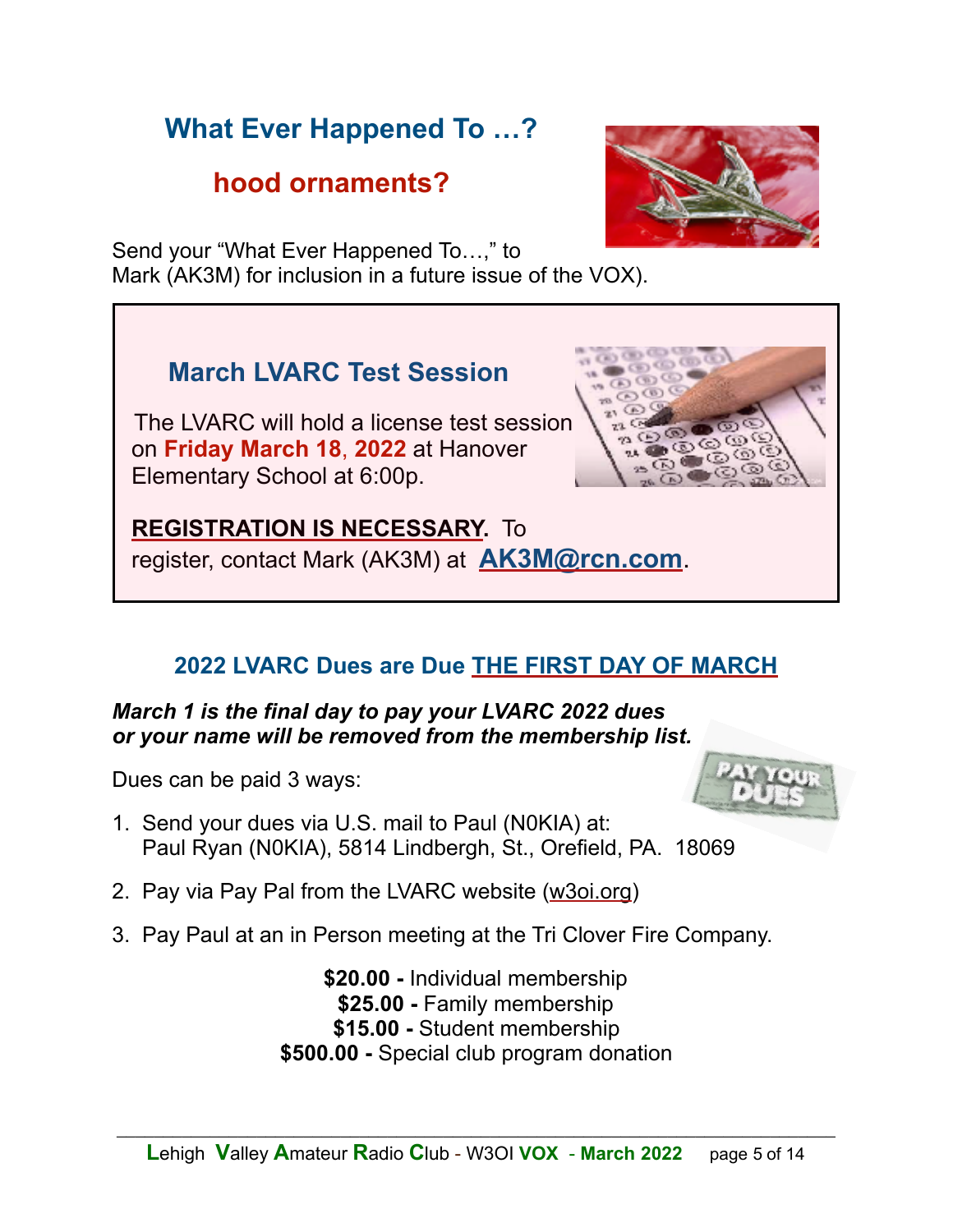# **New Hams in the Lehigh Valley!**

New hams who tested at the January 21, 2022 test session, received their calls on Friday January 28. *CONGRATULATIONS* to:

#### John Gilda - KC3TKW Andre Arquer - KC3TKX



Welcome them to the hobby if you hear them on the air.



# **Another Nice Tribute to an LVARC SK**

**READER SUBMISSION**

de Doug (N3WGH)

Hi Mark,

Very nice article about Harry Buchin [W3TEB, in the February 2022 issue]. Working in Macungie for 27 years, I got to know Harry, had visited his hardware store very often before he retired.

And on occasion we would talk radio.

and Richard, from visiting the store.

I would see Harry and Margret at the DLARC meetings when I used to attend them on occasion.

Nice about Harry printing the VOX. I wonder if any of the older members have them archived, it would be neat to do a reprint of one or more them.

Best Regards,

Doug

**If anyone has any old copies of the VOX that Harry printed**, please send them to me via US mail (Mark - AK3M) or scan them and send to me for inclusion in future issues of the VOX. - (ed).

**\_\_\_\_\_\_\_\_\_\_\_\_\_\_\_\_\_\_\_\_\_\_\_\_\_\_\_\_\_\_\_\_\_\_\_\_\_\_\_\_\_\_\_\_\_\_\_\_\_\_\_\_\_\_\_\_\_\_\_\_\_\_\_\_\_\_\_\_\_\_\_\_\_\_\_\_\_\_\_\_\_\_\_\_**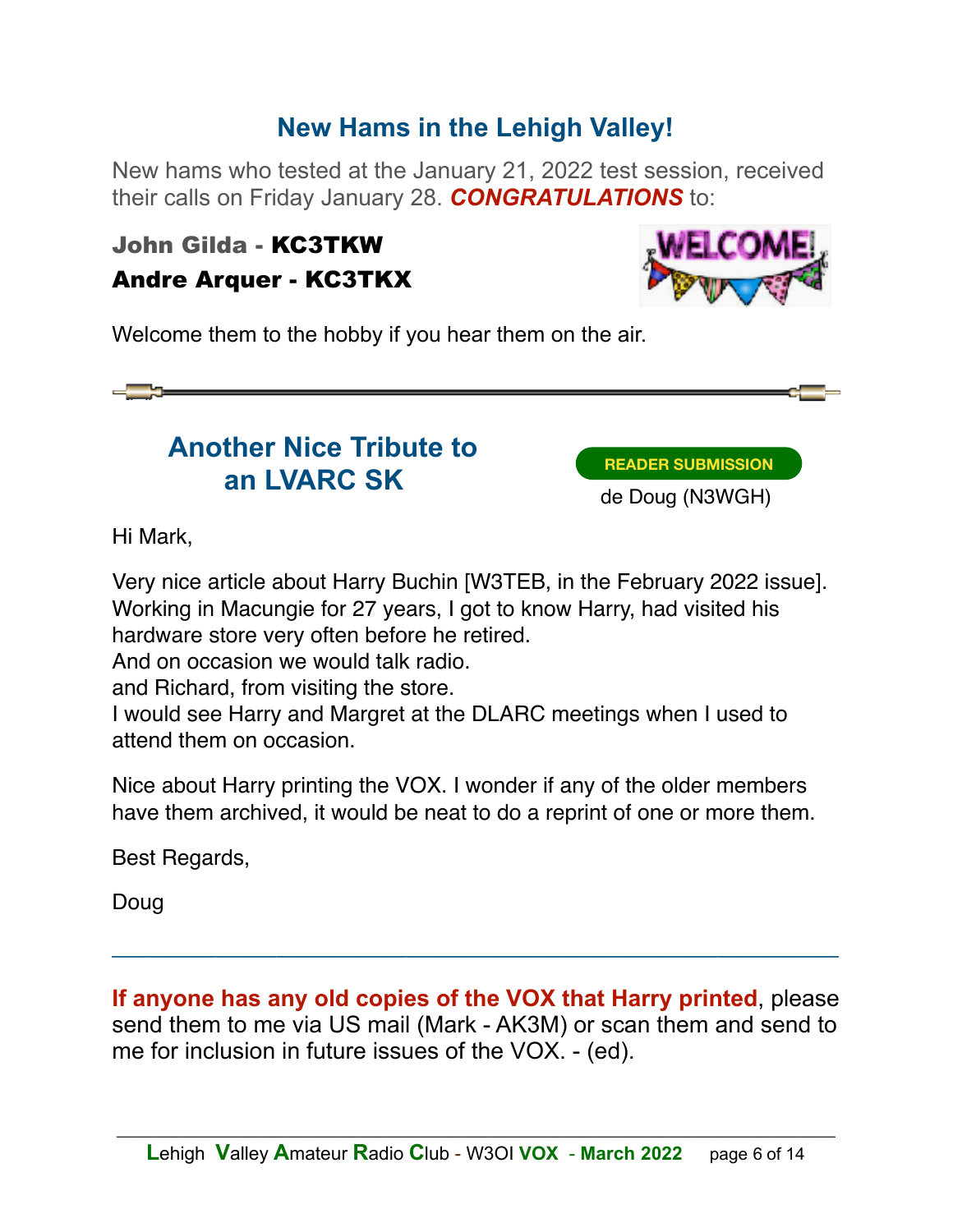# **Proud of your shack?**

Are you proud of your radio shack and want to share it with the group? Send a picture(s) of your shack along



with a narrative describing it to Mark (AK3M) for inclusion in the VOX.



# **Ten Tech Jupiter**

**Kenny (KC3BLE has a Ten Tech Jupiter and keyed for sale.**

Kenny (KC3BLE has a **Ten Tech Jupiter** for sale. Included in the sale is a microphone, power supply and Bencher keyer.

If interested or for more information, contact Kenny (KC3BLE) **[kc3ble@gmail.com](mailto:kc3ble@gmail.com)** or Rod (N3XG) at **[n3xg.radio@gmail.com](mailto:n3xg.radio@gmail.com)**.





*Pictures may not representative of actual items - contact for details*



**READER SUBMISSION**

de Larry (NR3R)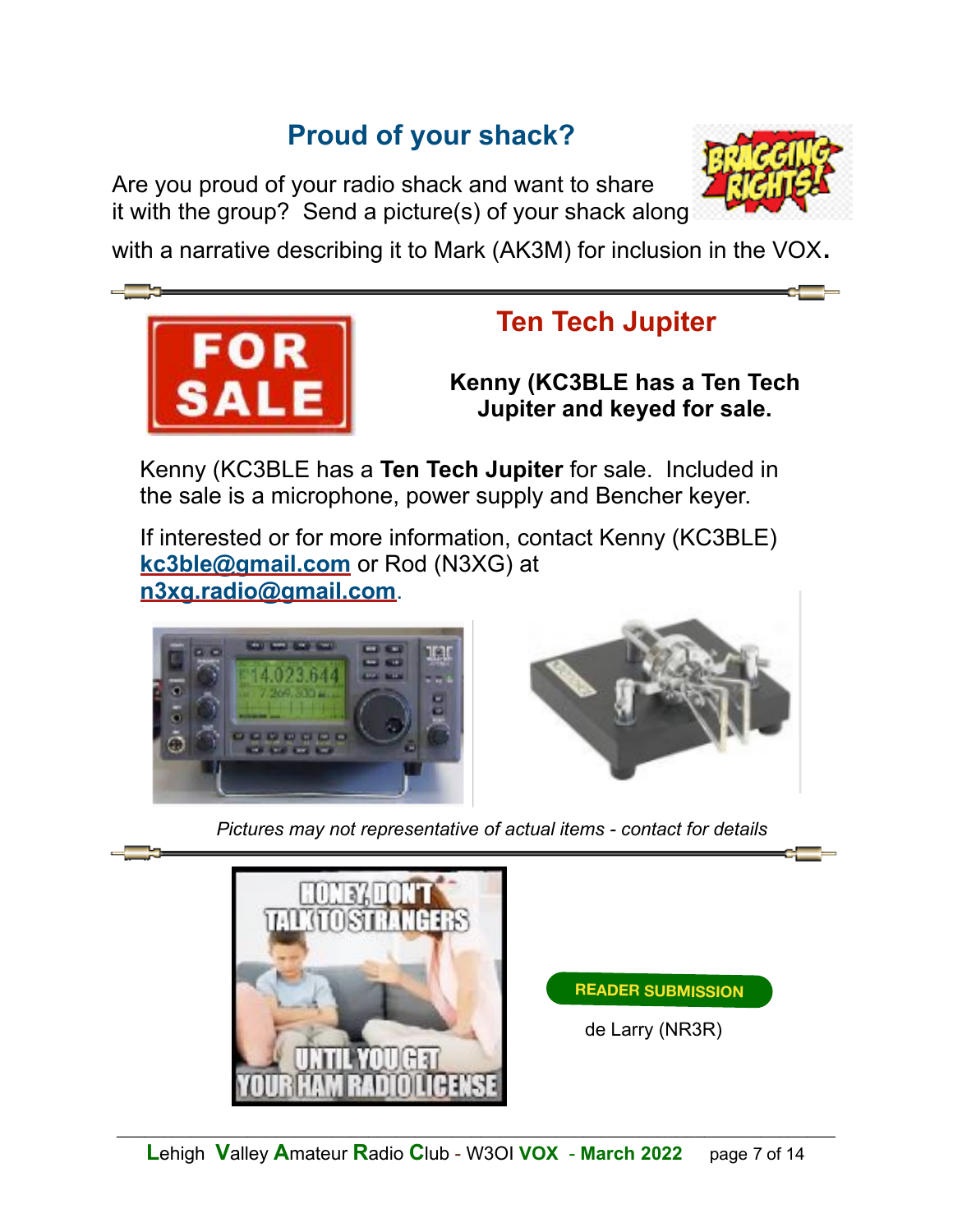*The 2022 ARES Schedule is Returning!*  (de Mark - AK3M)

#### **The first 2022 ARES event is on!**



I have been in contact with the Hanover Township recreation coordinator who reports that the 2022 Hanover Township Spring 5K **WILL** be held this year! I will be soliciting LVARC members to provide communications support for this event.

If you are new to ARES or if you are a veteran, this is a great way to start the ARES season! Listen for details on the Monday Night Net and read the VOX for more details.



 If you are new to ARES and want to volunteer but don't know what to do or expect, feel free to contact Mark (AK3M) or any LVARC member  $\frac{1}{15}$  bac<sup>k!</sup> who has had ARES experience.

The Hanover Township Spring 5K will be held on **Saturday June 11, 2002 starting at 9:00a.** 

Contact Mark (AK3M) for more information or to volunteer at **[AK3M@rcn.com](mailto:AK3M@rcn.com)**.

# **Your your help is needed!**

# *"Blossom by blossom the spring begins".*



*Algernon Charles Swinburne*

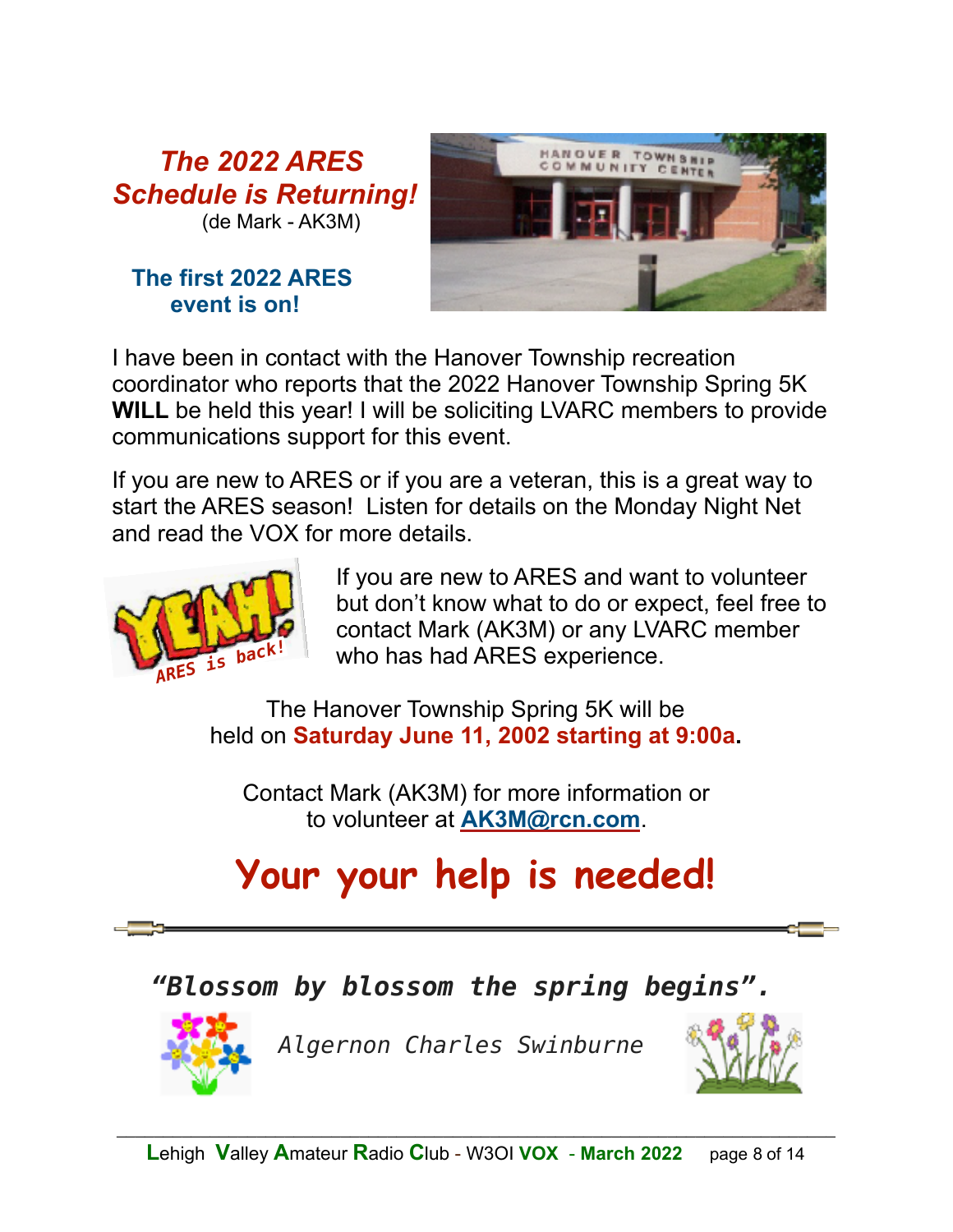**READER SUBMISSION**

## **Short Wave Radio Broadcasts Website**

de Doug (N3WGH)

For those who like listen to Short Wave Radio Broadcasts and/or decoding messages/images from the bands, I recently came across a web site: **[https://swradiogram.net/.](https://swradiogram.net/)** 

Shortwave Radiogram transmits digital text and images on an analog shortwave broadcast transmitters from various locations at various times.

The program is produced and presented by Dr. Kim Andrew Elliott.

It is new to me, and I'm looking forward to decode some of the messages/ images using FLDIGI.

The web site also has some information about the New York and Pennsylvania NBEMS nets (Narrow Band Emergency Messaging Software, for example - FLDIGI),

The nets meet weekly on the HF bands and all check-ins are welcome. (If you do check in be sure your Amateur Radio License authorizes you to transmit in the band and mode they operate on). Following the check ins, a few messages are sent out.



If you are a VE and wish to attend an LVARC test session, feel free to contact Mark (AK3M). *You are always welcome!* 



*Check your VE expiration date.*

There are some who still kerchunk the repeater before the Monday Night Nets. **If you must test your radio, please identify with your call.**

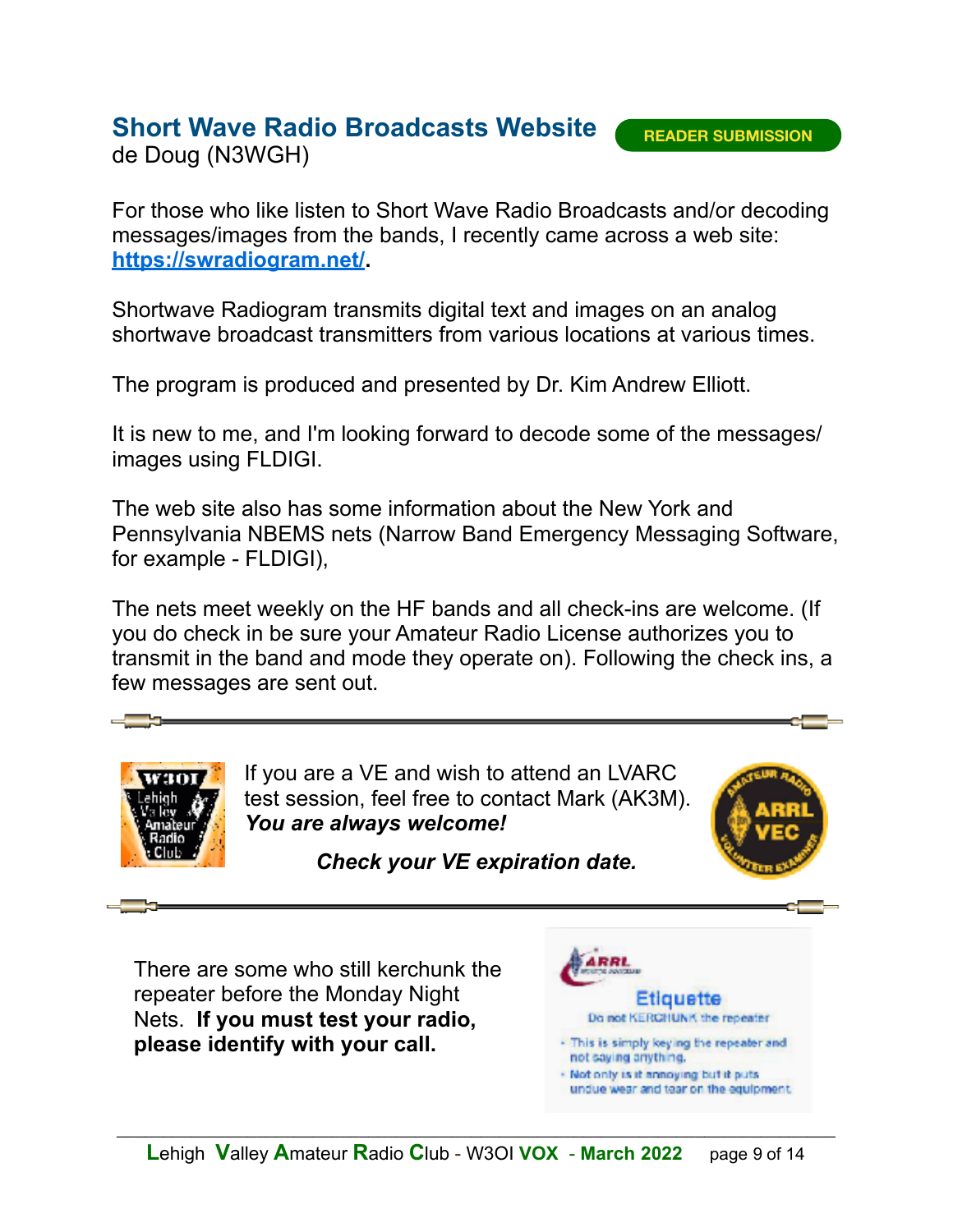# **February Minutes of the W3OI Amateur Radio Club Meeting**

Combo Local and Remote via Zoom

Zoom Session only, No Local content

The Meeting was called to order by MB @ 17:33

Point of order: full 10 members necessary for a quorum was present

MB covered full zoom meeting procedures

18 members in total were local and online

#### ATTENDEES

There were a total of 20 members in attendance (as per the email method).

The following Board Members were present at the meeting:

President – Myles Bodisch PRESENT

Vice President – Jeff Bauer PRESENT

Treasurer - Paul Ryan PRESENT

Secretary - Steve Olock PRESENT

Board Members:

**Mark AK3M PRESENT** 

**Phil KC3HMK PRESENT** 

**Matt KB3UZE PRESENT** 

**Rod N3XG PRESENT** 

**Dan KC3HWD PRESENT**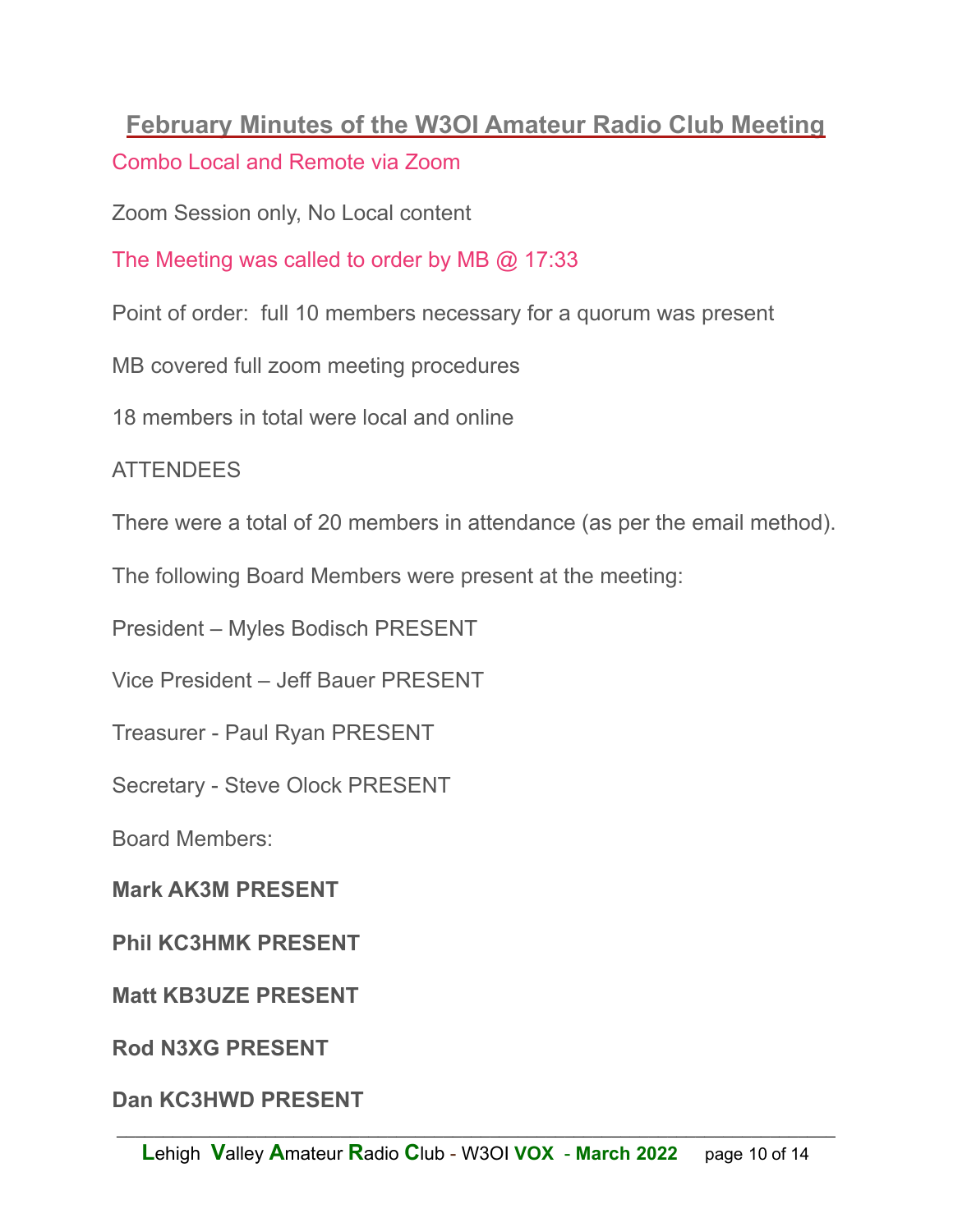#### AGENDA

Motion to approve the minutes as published in the Vox

Motion:Dan Longo KC3HWD by 2nd by Tom WW3TRG

Motion Passed Y

Guests: None noted

Program: No presentation will be had this month, next month will be a grounding presentation by Myles

Treasurer's Report (Paul - N0KIA)

Was presented as an online document

Motion to accept treasurer's report by Tom WW3TRG 2nd by Dan KC3HWD

Committee Reports:

Mark AK3M

#### **ARES and VE Reports for the February 1, 2022 Meeting**

#### **ARES Report**

Normally, in June, the LVARC provides communications support to the Hanover Township (Northampton County) Spring 5K. That has not happened for two years.

I have sent an email to the new township coordinator explaining our past service. I have not yet heard from him about LVARC participation in the June event.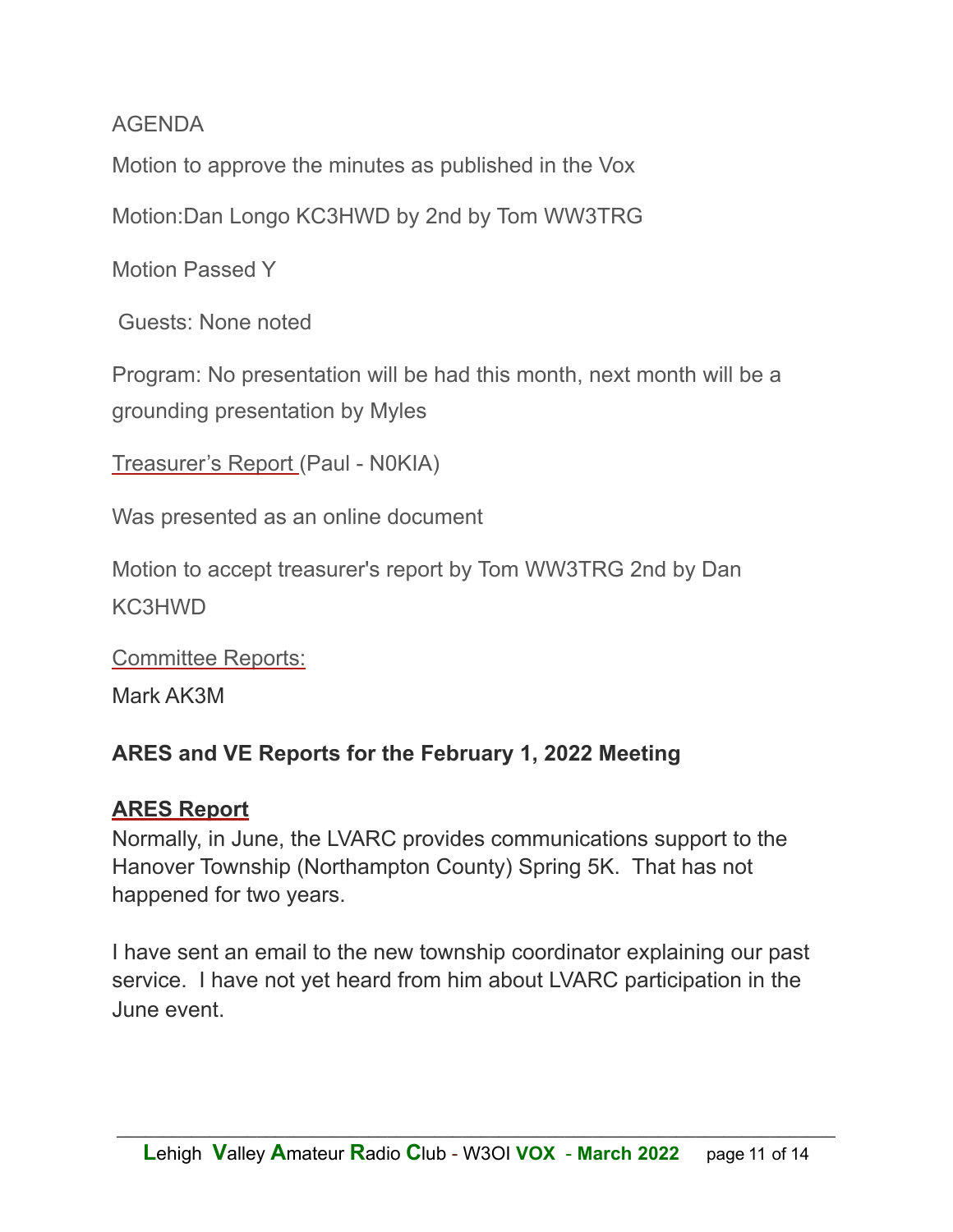#### **VE Report**

At the January 21, 2022 test session, 5 tested and 5 passed. Those testing for Technician (new license) received their calls on January 28, 2022.

VEs in attendance included Mark (AK3M), Walt (KE3SP) and Don (N0VGA). The next test session is scheduled for Friday March 18, 2022. As of this writing, we have one to test in March.

Registration is necessary. For more information or to register for a test session, contact Mark (AK3M) at AK3M@rcn.com.

Today's secret work is SMITHCHART, email to KS3RO@arrl.net

Communications: No changes/progress regarding website issues.

Tom WW3TRG will chair a committee to investigate new website, Steve KS3RO, Chuck W3CDY, Richard KC3FEZ with Paul N0KIA advising. Services will be quoted by Matt Vanderhoff who has done professional work with Tom previously.

. Contact Chuck (W3CDY@arrl.net) with any issues not currently noted

Please whitelist <u>Ivarc.w3oi@gmail.com</u> and [paul.ryan@gmail.com](mailto:paul.ryan@gmail.com) and [kb3zma@gmail.com](mailto:kb3zma@gmail.com) if you have rcn or ptd for email address to allow yourself to receive the emails from the club

Repeater: Rod, DStar Gateway is alive and well, but it is not on the air at this time. Its data has been saved and will be operational in the next month.

It is on and linked to the web, but 12 feb is target date to be connected at the server side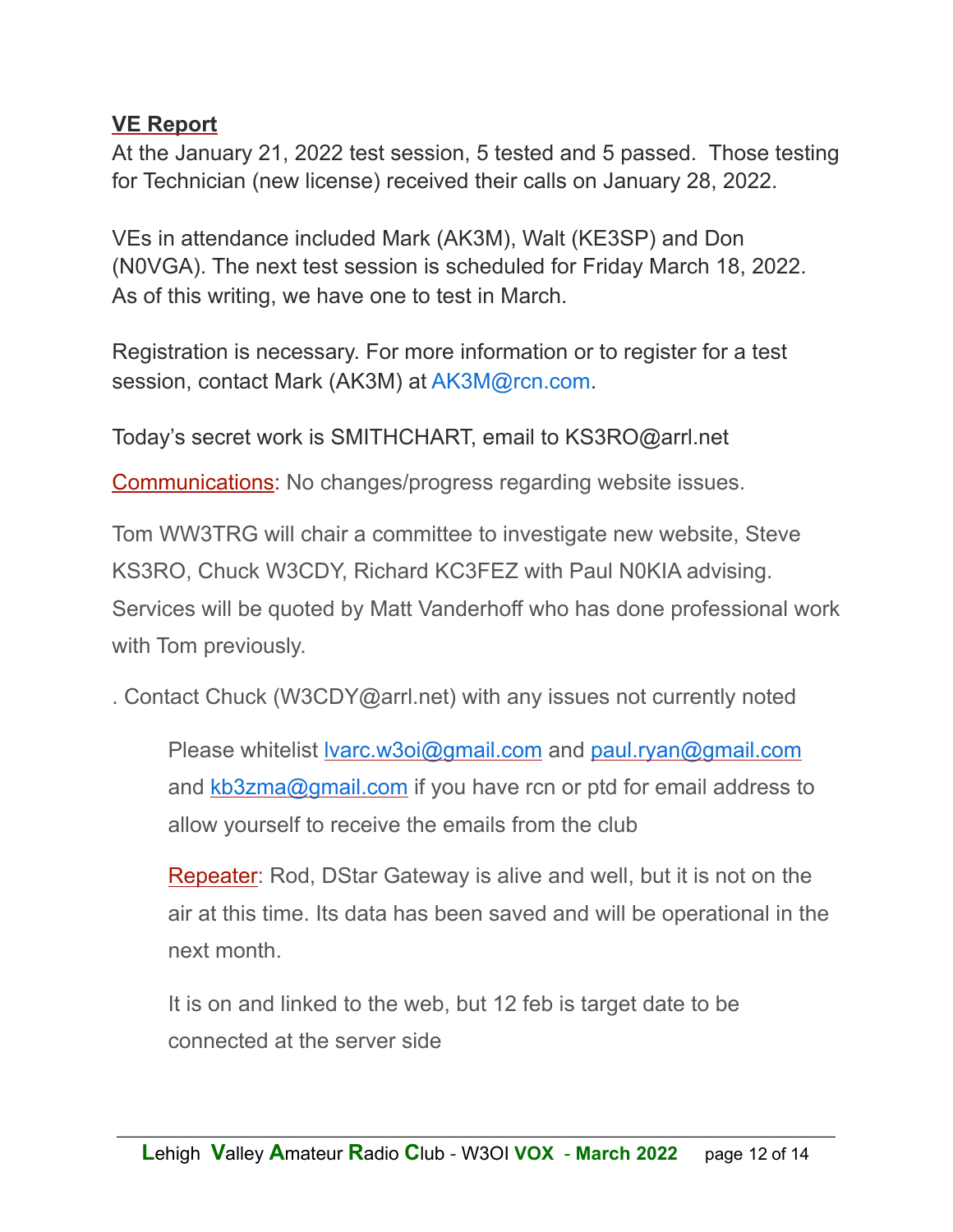Club Station / Trailer: Nothing New

Old Business:Website member access is still down

2: Dues are Due, please remit to N0KIA at the address is noted on website

(PAUL RYAN, N0KIA 5814 LINDBERGH ST OREFIELD, PA 18069)

#### New Business:

KE3RC Carlos

KD3AR Jeffrey

Motion to the accept the new members by DanKC3HWD and 2nd by Rod N3XG seconded

Approved

Sick Call: Vox covered a silent key No others noted, but Covid has started to peak again so be extra vigilant

Good of the Order:

Charles KC3TDQ suggests a hand raise online counted as a vote as alternative to the unanimous consent variant that we are currently using. Taken under advisement

Elmer program needs to be established, an audit of talents and needs need to be performed to help establish a starting point

Kenny KC3BLE has the following available for sale